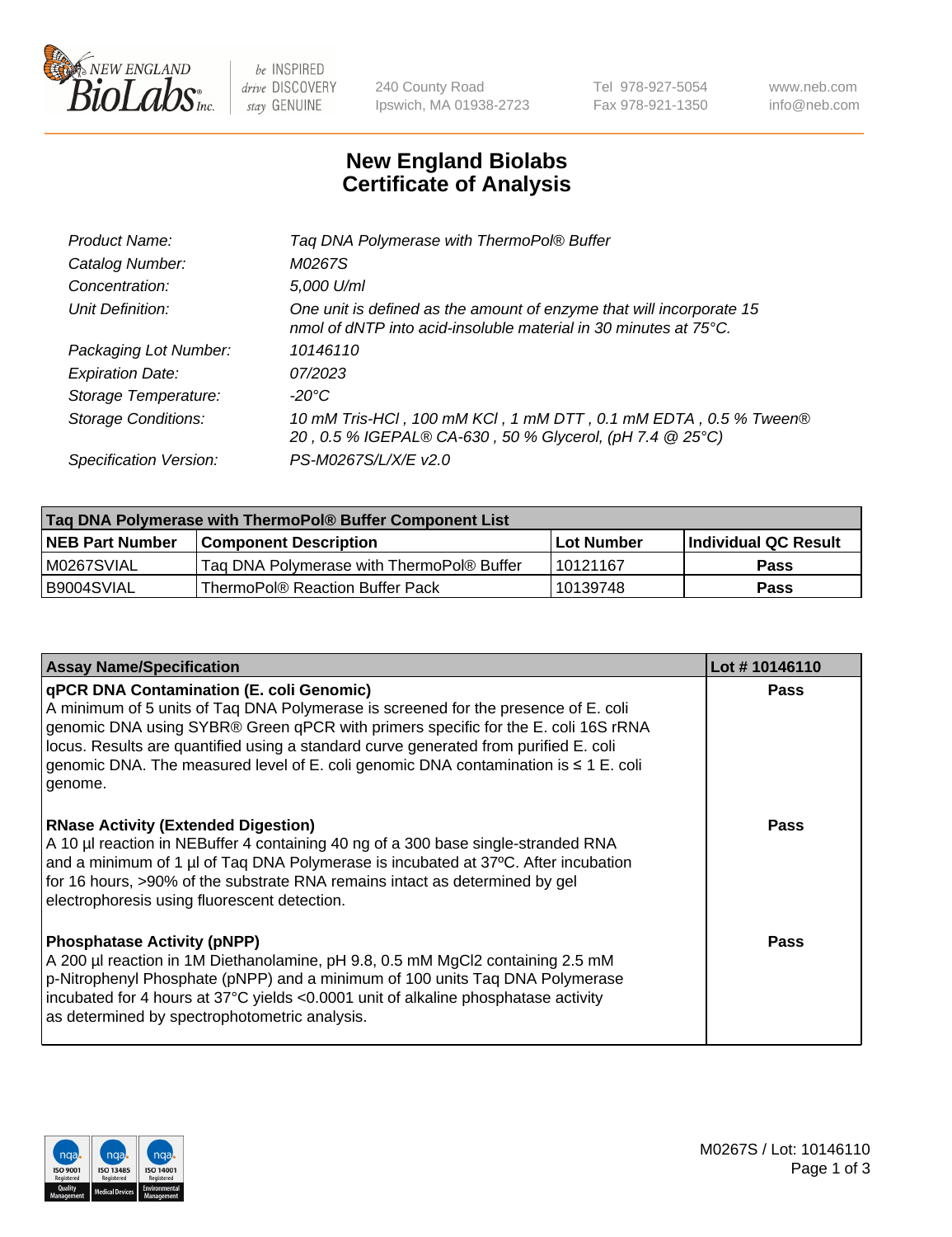

be INSPIRED drive DISCOVERY stay GENUINE

240 County Road Ipswich, MA 01938-2723 Tel 978-927-5054 Fax 978-921-1350

www.neb.com info@neb.com

| <b>Assay Name/Specification</b>                                                                                                                                                                                                                                                                                                                                              | Lot #10146110 |
|------------------------------------------------------------------------------------------------------------------------------------------------------------------------------------------------------------------------------------------------------------------------------------------------------------------------------------------------------------------------------|---------------|
| <b>Protein Purity Assay (SDS-PAGE)</b><br>Taq DNA Polymerase is ≥ 99% pure as determined by SDS-PAGE analysis using Coomassie<br>Blue detection.                                                                                                                                                                                                                             | Pass          |
| <b>Endonuclease Activity (Nicking)</b><br>A 50 µl reaction in ThermoPol® Reaction Buffer containing 1 µg of supercoiled<br>PhiX174 DNA and a minimum of 20 units of Taq DNA Polymerase incubated for 4 hours at<br>37°C and 75°C results in <10% conversion to the nicked form as determined by agarose<br>gel electrophoresis.                                              | Pass          |
| <b>Single Stranded DNase Activity (FAM-Labeled Oligo)</b><br>A 50 µl reaction in ThermoPol® Reaction Buffer containing a 10 nM solution of a<br>fluorescent internal labeled oligonucleotide and a minimum of 25 units of Taq DNA<br>Polymerase incubated for 30 minutes at 37°C and 75°C yields <10% degradation as<br>determined by capillary electrophoresis.             | Pass          |
| <b>Non-Specific DNase Activity (16 Hour)</b><br>A 50 µl reaction in NEBuffer 2 containing 1 µg of T3 or T7 DNA in addition to a<br>reaction containing Lambda-HindIII DNA and a minimum of 5 units of Taq DNA<br>Polymerase incubated for 16 hours at 37°C results in a DNA pattern free of<br>detectable nuclease degradation as determined by agarose gel electrophoresis. | <b>Pass</b>   |
| PCR Amplification (5.0 kb Lambda DNA)<br>A 50 µl reaction in ThermoPol® Reaction Buffer in the presence of 200 µM dNTPs and<br>0.2 µM primers containing 5 ng Lambda DNA with 1.25 units of Taq DNA Polymerase for<br>25 cycles of PCR amplification results in the expected 5.0 kb product.                                                                                 | Pass          |

This product has been tested and shown to be in compliance with all specifications.

One or more products referenced in this document may be covered by a 3rd-party trademark. Please visit <www.neb.com/trademarks>for additional information.